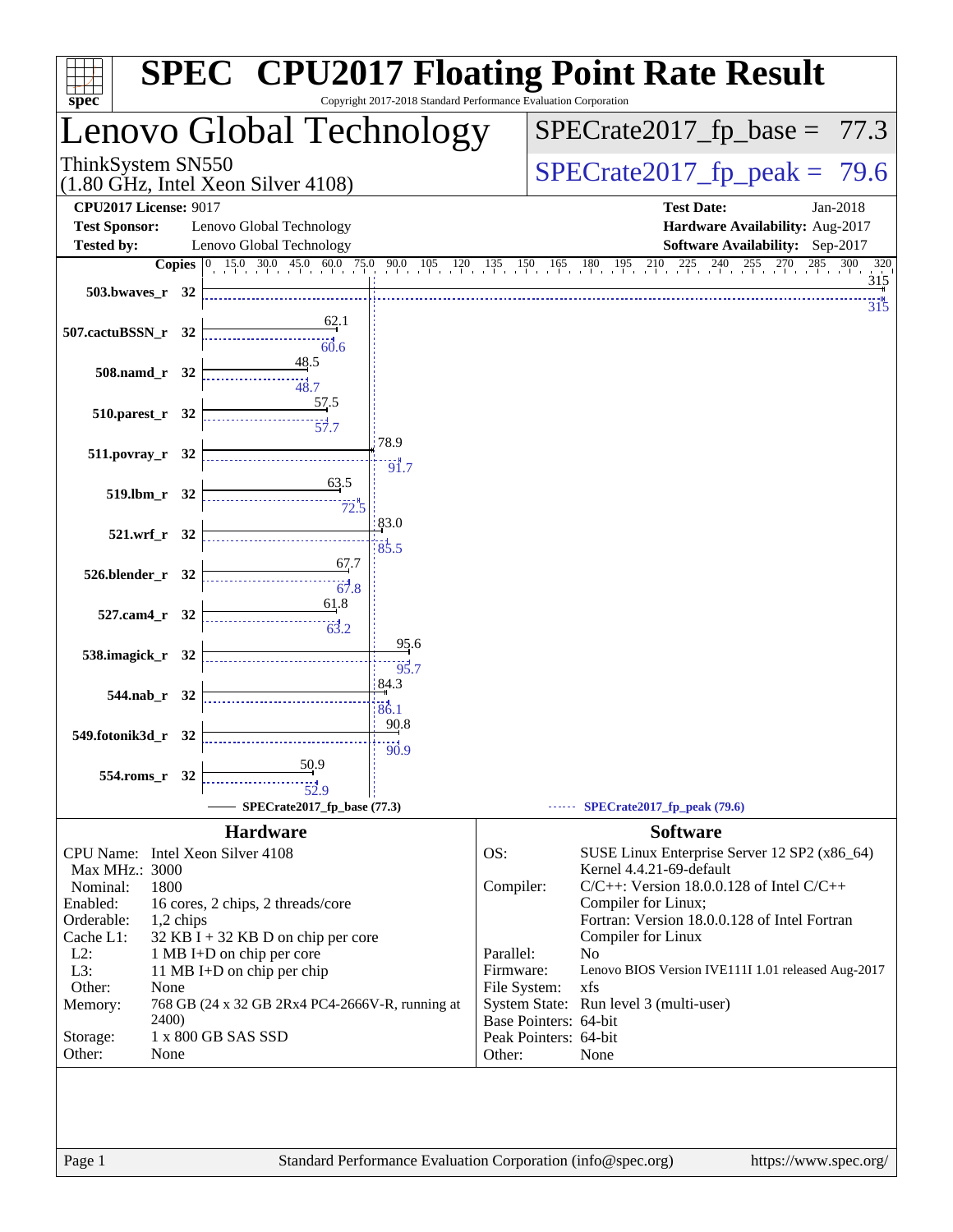

# Lenovo Global Technology

(1.80 GHz, Intel Xeon Silver 4108)

ThinkSystem SN550<br>(1.80 GHz, Intel Xeon Silver 4108)  $\vert$  [SPECrate2017\\_fp\\_peak =](http://www.spec.org/auto/cpu2017/Docs/result-fields.html#SPECrate2017fppeak) 79.6

 $SPECTate2017_fp\_base = 77.3$ 

**[Test Sponsor:](http://www.spec.org/auto/cpu2017/Docs/result-fields.html#TestSponsor)** Lenovo Global Technology **[Hardware Availability:](http://www.spec.org/auto/cpu2017/Docs/result-fields.html#HardwareAvailability)** Aug-2017

**[CPU2017 License:](http://www.spec.org/auto/cpu2017/Docs/result-fields.html#CPU2017License)** 9017 **[Test Date:](http://www.spec.org/auto/cpu2017/Docs/result-fields.html#TestDate)** Jan-2018 **[Tested by:](http://www.spec.org/auto/cpu2017/Docs/result-fields.html#Testedby)** Lenovo Global Technology **[Software Availability:](http://www.spec.org/auto/cpu2017/Docs/result-fields.html#SoftwareAvailability)** Sep-2017

#### **[Results Table](http://www.spec.org/auto/cpu2017/Docs/result-fields.html#ResultsTable)**

|                          | <b>Base</b>   |                |       |                | <b>Peak</b> |                |       |               |                |              |                |              |                |              |
|--------------------------|---------------|----------------|-------|----------------|-------------|----------------|-------|---------------|----------------|--------------|----------------|--------------|----------------|--------------|
| <b>Benchmark</b>         | <b>Copies</b> | <b>Seconds</b> | Ratio | <b>Seconds</b> | Ratio       | <b>Seconds</b> | Ratio | <b>Copies</b> | <b>Seconds</b> | <b>Ratio</b> | <b>Seconds</b> | <b>Ratio</b> | <b>Seconds</b> | <b>Ratio</b> |
| 503.bwayes_r             | 32            | 1015           | 316   | 1018           | 315         | 1018           | 315   | 32            | 1015           | 316          | 1021           | 314          | 1017           | 315          |
| 507.cactuBSSN r          | 32            | 653            | 62.1  | 651            | 62.2        | 652            | 62.1  | 32            | 669            | 60.6         | 668            | 60.6         | 669            | 60.6         |
| $508$ .namd $r$          | 32            | 627            | 48.5  | 627            | 48.5        | 627            | 48.5  | 32            | 624            | 48.7         | 628            | 48.4         | 624            | 48.7         |
| $510.parest_r$           | 32            | 1452           | 57.6  | 1456           | 57.5        | 1459           | 57.4  | 32            | 1449           | 57.8         | 1451           | 57.7         | 1450           | 57.7         |
| 511.povray_r             | 32            | 952            | 78.5  | 945            | 79.0        | 947            | 78.9  | 32            | 815            | 91.7         | 814            | 91.7         | 823            | 90.8         |
| $519$ .lbm $r$           | 32            | 531            | 63.5  | 530            | 63.6        | 532            | 63.4  | 32            | 466            | 72.5         | 470            | 71.8         | 464            | 72.8         |
| $521$ .wrf r             | 32            | 863            | 83.1  | 863            | 83.0        | 864            | 83.0  | 32            | 838            | 85.5         | 836            | 85.7         | 838            | 85.5         |
| 526.blender r            | 32            | 719            | 67.8  | 721            | 67.6        | 720            | 67.7  | 32            | 718            | 67.9         | 719            | 67.7         | 718            | 67.8         |
| 527.cam4 r               | 32            | 906            | 61.8  | 904            | 61.9        | 906            | 61.7  | 32            | 886            | 63.2         | 885            | 63.3         | 886            | 63.2         |
| 538.imagick_r            | 32            | 832            | 95.6  | 832            | 95.7        | 832            | 95.6  | 32            | 832            | 95.7         | 832            | 95.7         | 831            | 95.7         |
| $544$ .nab r             | 32            | 639            | 84.3  | 639            | 84.3        | 634            | 85.0  | 32            | 626            | 86.1         | 628            | 85.8         | 625            | 86.2         |
| 549.fotonik3d r          | 32            | 1371           | 90.9  | 1374           | 90.8        | 1373           | 90.8  | 32            | 1372           | 90.9         | 1371           | 91.0         | 1373           | 90.8         |
| 554.roms_r               | 32            | 994            | 51.2  | 999            | 50.9        | <u>998</u>     | 50.9  | 32            | 962            | <u>52.9</u>  | 959            | 53.0         | 963            | 52.8         |
| $SPECrate2017$ fp base = |               |                | 77.3  |                |             |                |       |               |                |              |                |              |                |              |

**[SPECrate2017\\_fp\\_peak =](http://www.spec.org/auto/cpu2017/Docs/result-fields.html#SPECrate2017fppeak) 79.6**

Results appear in the [order in which they were run.](http://www.spec.org/auto/cpu2017/Docs/result-fields.html#RunOrder) Bold underlined text [indicates a median measurement.](http://www.spec.org/auto/cpu2017/Docs/result-fields.html#Median)

#### **[Submit Notes](http://www.spec.org/auto/cpu2017/Docs/result-fields.html#SubmitNotes)**

 The numactl mechanism was used to bind copies to processors. The config file option 'submit' was used to generate numactl commands to bind each copy to a specific processor. For details, please see the config file.

### **[Operating System Notes](http://www.spec.org/auto/cpu2017/Docs/result-fields.html#OperatingSystemNotes)**

Stack size set to unlimited using "ulimit -s unlimited"

#### **[General Notes](http://www.spec.org/auto/cpu2017/Docs/result-fields.html#GeneralNotes)**

Environment variables set by runcpu before the start of the run: LD\_LIBRARY\_PATH = "/home/cpu2017.1.0.2.ic18.0/lib/ia32:/home/cpu2017.1.0.2.ic18.0/lib/intel64" LD\_LIBRARY\_PATH = "\$LD\_LIBRARY\_PATH:/home/cpu2017.1.0.2.ic18.0/je5.0.1-32:/home/cpu2017.1.0.2.ic18.0/je5.0.1-64" Binaries compiled on a system with 1x Intel Core i7-4790 CPU + 32GB RAM memory using Redhat Enterprise Linux 7.4 Transparent Huge Pages enabled by default Prior to runcpu invocation Filesystem page cache synced and cleared with: sync; echo 3> /proc/sys/vm/drop\_caches runcpu command invoked through numactl i.e.: numactl --interleave=all runcpu <etc> No: The test sponsor attests, as of date of publication, that CVE-2017-5754 (Meltdown) is mitigated in the system as tested and documented.

**(Continued on next page)**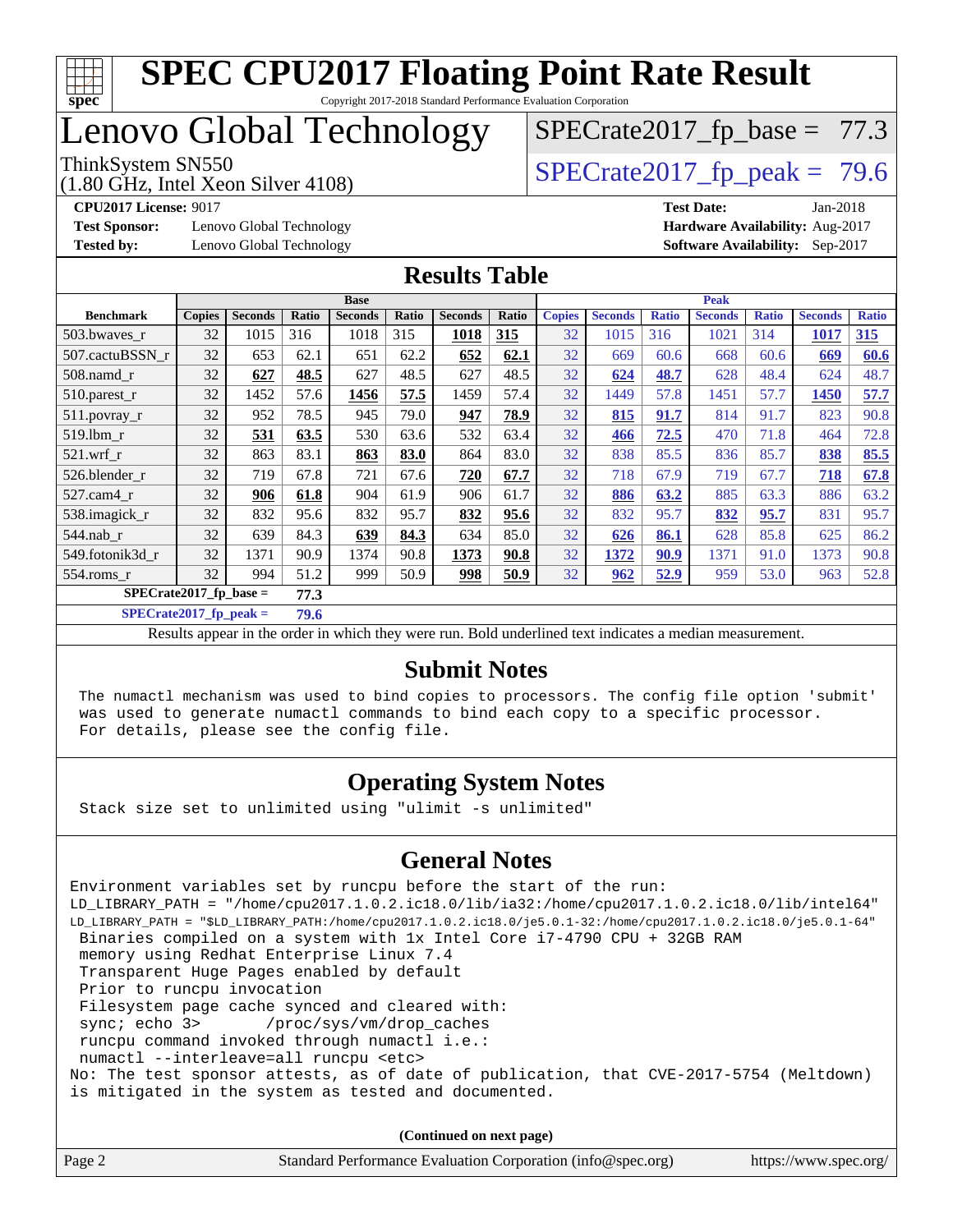

# **[SPEC CPU2017 Floating Point Rate Result](http://www.spec.org/auto/cpu2017/Docs/result-fields.html#SPECCPU2017FloatingPointRateResult)**

Copyright 2017-2018 Standard Performance Evaluation Corporation

# Lenovo Global Technology

ThinkSystem SN550<br>  $\text{SPECrate2017\_fp\_peak} = 79.6$  $SPECTate2017_fp\_base = 77.3$ 

(1.80 GHz, Intel Xeon Silver 4108)

**[Test Sponsor:](http://www.spec.org/auto/cpu2017/Docs/result-fields.html#TestSponsor)** Lenovo Global Technology **[Hardware Availability:](http://www.spec.org/auto/cpu2017/Docs/result-fields.html#HardwareAvailability)** Aug-2017 **[Tested by:](http://www.spec.org/auto/cpu2017/Docs/result-fields.html#Testedby)** Lenovo Global Technology **[Software Availability:](http://www.spec.org/auto/cpu2017/Docs/result-fields.html#SoftwareAvailability)** Sep-2017

**[CPU2017 License:](http://www.spec.org/auto/cpu2017/Docs/result-fields.html#CPU2017License)** 9017 **[Test Date:](http://www.spec.org/auto/cpu2017/Docs/result-fields.html#TestDate)** Jan-2018

#### **[General Notes \(Continued\)](http://www.spec.org/auto/cpu2017/Docs/result-fields.html#GeneralNotes)**

No: The test sponsor attests, as of date of publication, that CVE-2017-5753 (Spectre variant 1) is mitigated in the system as tested and documented. No: The test sponsor attests, as of date of publication, that CVE-2017-5715 (Spectre variant 2) is mitigated in the system as tested and documented.

This benchmark result is intended to provide perspective on past performance using the historical hardware and/or software described on this result page.

The system as described on this result page was formerly generally available. At the time of this publication, it may not be shipping, and/or may not be supported, and/or may fail to meet other tests of General Availability described in the SPEC OSG Policy document, <http://www.spec.org/osg/policy.html>

This measured result may not be representative of the result that would be measured were this benchmark run with hardware and software available as of the publication date.

#### **[Platform Notes](http://www.spec.org/auto/cpu2017/Docs/result-fields.html#PlatformNotes)**

BIOS configuration: Choose Operating Mode set to Maximum Performance SNC set to Enable Hardware Prefetcher set to Disable MONITORM/WAIT set to Enable Execute Disable Bit set to Disable Intel Virtualization Technology set to Disable DCA set to Enable Sysinfo program /home/cpu2017.1.0.2.ic18.0/bin/sysinfo Rev: r5797 of 2017-06-14 96c45e4568ad54c135fd618bcc091c0f running on SN550 Sun Jan 7 17:47:10 2018 SUT (System Under Test) info as seen by some common utilities. For more information on this section, see <https://www.spec.org/cpu2017/Docs/config.html#sysinfo> From /proc/cpuinfo model name : Intel(R) Xeon(R) Silver 4108 CPU @ 1.80GHz 2 "physical id"s (chips) 32 "processors" cores, siblings (Caution: counting these is hw and system dependent. The following excerpts from /proc/cpuinfo might not be reliable. Use with caution.) cpu cores : 8 siblings : 16 physical 0: cores 0 1 2 3 4 5 6 7

**(Continued on next page)**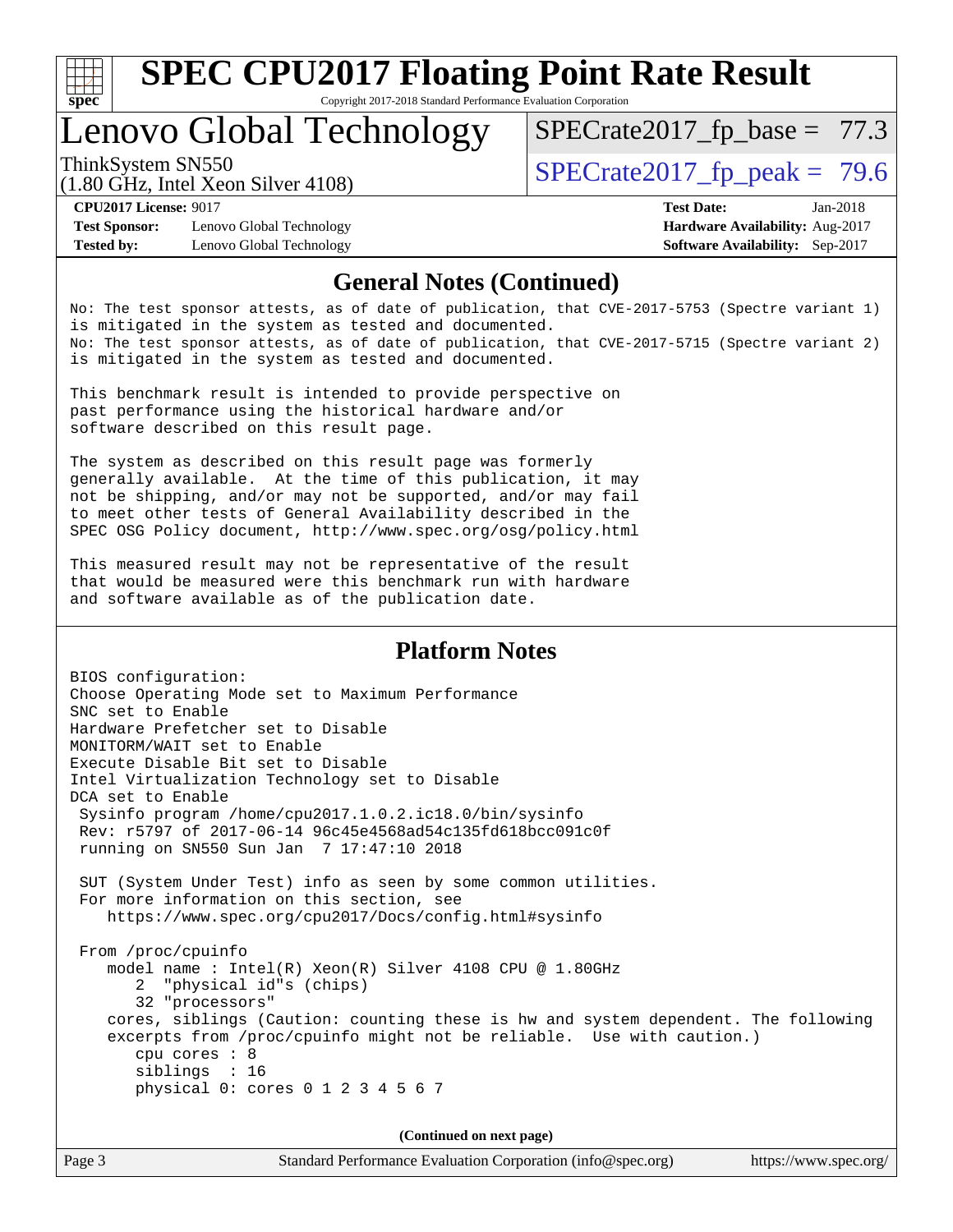| $spec^*$                                                                  | Copyright 2017-2018 Standard Performance Evaluation Corporation | <b>SPEC CPU2017 Floating Point Rate Result</b>                                                                                                                                                                                                                                                                                                                                                                                                                                                                                                                                                                                                                                         |  |  |  |
|---------------------------------------------------------------------------|-----------------------------------------------------------------|----------------------------------------------------------------------------------------------------------------------------------------------------------------------------------------------------------------------------------------------------------------------------------------------------------------------------------------------------------------------------------------------------------------------------------------------------------------------------------------------------------------------------------------------------------------------------------------------------------------------------------------------------------------------------------------|--|--|--|
| Lenovo Global Technology                                                  |                                                                 | $SPECrate2017_fp\_base = 77.3$                                                                                                                                                                                                                                                                                                                                                                                                                                                                                                                                                                                                                                                         |  |  |  |
| ThinkSystem SN550<br>$(1.80 \text{ GHz}, \text{Intel Xeon Silver } 4108)$ |                                                                 | $SPECTate2017$ _fp_peak = 79.6                                                                                                                                                                                                                                                                                                                                                                                                                                                                                                                                                                                                                                                         |  |  |  |
| <b>CPU2017 License: 9017</b>                                              |                                                                 | <b>Test Date:</b><br>Jan-2018                                                                                                                                                                                                                                                                                                                                                                                                                                                                                                                                                                                                                                                          |  |  |  |
| <b>Test Sponsor:</b><br>Lenovo Global Technology                          |                                                                 | Hardware Availability: Aug-2017                                                                                                                                                                                                                                                                                                                                                                                                                                                                                                                                                                                                                                                        |  |  |  |
| <b>Tested by:</b><br>Lenovo Global Technology                             |                                                                 | Software Availability: Sep-2017                                                                                                                                                                                                                                                                                                                                                                                                                                                                                                                                                                                                                                                        |  |  |  |
|                                                                           | <b>Platform Notes (Continued)</b>                               |                                                                                                                                                                                                                                                                                                                                                                                                                                                                                                                                                                                                                                                                                        |  |  |  |
|                                                                           | physical 1: cores 0 1 2 3 4 5 6 7                               |                                                                                                                                                                                                                                                                                                                                                                                                                                                                                                                                                                                                                                                                                        |  |  |  |
| From lscpu:<br>Architecture:                                              | x86 64                                                          |                                                                                                                                                                                                                                                                                                                                                                                                                                                                                                                                                                                                                                                                                        |  |  |  |
| $CPU$ op-mode( $s$ ):<br>Byte Order:                                      | $32$ -bit, $64$ -bit<br>Little Endian                           |                                                                                                                                                                                                                                                                                                                                                                                                                                                                                                                                                                                                                                                                                        |  |  |  |
| CPU(s):                                                                   | 32                                                              |                                                                                                                                                                                                                                                                                                                                                                                                                                                                                                                                                                                                                                                                                        |  |  |  |
| On-line $CPU(s)$ list:                                                    | $0 - 31$                                                        |                                                                                                                                                                                                                                                                                                                                                                                                                                                                                                                                                                                                                                                                                        |  |  |  |
| Thread(s) per core:                                                       | 2                                                               |                                                                                                                                                                                                                                                                                                                                                                                                                                                                                                                                                                                                                                                                                        |  |  |  |
| Core(s) per socket:<br>Socket(s):                                         | 8<br>2                                                          |                                                                                                                                                                                                                                                                                                                                                                                                                                                                                                                                                                                                                                                                                        |  |  |  |
| NUMA $node(s):$                                                           | 2                                                               |                                                                                                                                                                                                                                                                                                                                                                                                                                                                                                                                                                                                                                                                                        |  |  |  |
| Vendor ID:                                                                | GenuineIntel                                                    |                                                                                                                                                                                                                                                                                                                                                                                                                                                                                                                                                                                                                                                                                        |  |  |  |
| CPU family:<br>Model:                                                     | 6<br>85                                                         |                                                                                                                                                                                                                                                                                                                                                                                                                                                                                                                                                                                                                                                                                        |  |  |  |
| Model name:                                                               |                                                                 | $Intel(R) Xeon(R) Silver 4108 CPU @ 1.80GHz$                                                                                                                                                                                                                                                                                                                                                                                                                                                                                                                                                                                                                                           |  |  |  |
| Stepping:                                                                 | 4                                                               |                                                                                                                                                                                                                                                                                                                                                                                                                                                                                                                                                                                                                                                                                        |  |  |  |
| CPU MHz:                                                                  | 1795.779                                                        |                                                                                                                                                                                                                                                                                                                                                                                                                                                                                                                                                                                                                                                                                        |  |  |  |
| BogoMIPS:<br>Virtualization:                                              | 3591.55<br>$VT - x$                                             |                                                                                                                                                                                                                                                                                                                                                                                                                                                                                                                                                                                                                                                                                        |  |  |  |
| Lld cache:                                                                | 32K                                                             |                                                                                                                                                                                                                                                                                                                                                                                                                                                                                                                                                                                                                                                                                        |  |  |  |
| Lli cache:                                                                | 32K                                                             |                                                                                                                                                                                                                                                                                                                                                                                                                                                                                                                                                                                                                                                                                        |  |  |  |
| L2 cache:<br>L3 cache:                                                    | 1024K<br>11264K                                                 |                                                                                                                                                                                                                                                                                                                                                                                                                                                                                                                                                                                                                                                                                        |  |  |  |
| NUMA node0 CPU(s):                                                        | $0 - 7, 16 - 23$                                                |                                                                                                                                                                                                                                                                                                                                                                                                                                                                                                                                                                                                                                                                                        |  |  |  |
| NUMA nodel CPU(s):                                                        | $8 - 15, 24 - 31$                                               |                                                                                                                                                                                                                                                                                                                                                                                                                                                                                                                                                                                                                                                                                        |  |  |  |
| Flaqs:                                                                    | avx512bw avx512vl xsaveopt xsavec xgetbvl cqm_llc cqm_occup_llc | fpu vme de pse tsc msr pae mce cx8 apic sep mtrr pge mca cmov<br>pat pse36 clflush dts acpi mmx fxsr sse sse2 ss ht tm pbe syscall nx pdpelgb rdtscp<br>lm constant_tsc art arch_perfmon pebs bts rep_good nopl xtopology nonstop_tsc<br>aperfmperf eagerfpu pni pclmulqdq dtes64 monitor ds_cpl vmx smx est tm2 ssse3 sdbg<br>fma cx16 xtpr pdcm pcid dca sse4_1 sse4_2 x2apic movbe popcnt tsc_deadline_timer aes<br>xsave avx f16c rdrand lahf_lm abm 3dnowprefetch ida arat epb pln pts dtherm intel_pt<br>tpr_shadow vnmi flexpriority ept vpid fsgsbase tsc_adjust bmil hle avx2 smep bmi2<br>erms invpcid rtm cqm mpx avx512f avx512dq rdseed adx smap clflushopt clwb avx512cd |  |  |  |
| /proc/cpuinfo cache data<br>cache size : 11264 KB                         |                                                                 |                                                                                                                                                                                                                                                                                                                                                                                                                                                                                                                                                                                                                                                                                        |  |  |  |
|                                                                           |                                                                 | From numactl --hardware WARNING: a numactl 'node' might or might not correspond to a                                                                                                                                                                                                                                                                                                                                                                                                                                                                                                                                                                                                   |  |  |  |
| physical chip.<br>$available: 2 nodes (0-1)$                              |                                                                 |                                                                                                                                                                                                                                                                                                                                                                                                                                                                                                                                                                                                                                                                                        |  |  |  |
|                                                                           | node 0 cpus: 0 1 2 3 4 5 6 7 16 17 18 19 20 21 22 23            |                                                                                                                                                                                                                                                                                                                                                                                                                                                                                                                                                                                                                                                                                        |  |  |  |
| node 0 size: 386637 MB                                                    |                                                                 |                                                                                                                                                                                                                                                                                                                                                                                                                                                                                                                                                                                                                                                                                        |  |  |  |
| node 0 free: 385519 MB                                                    |                                                                 |                                                                                                                                                                                                                                                                                                                                                                                                                                                                                                                                                                                                                                                                                        |  |  |  |
| node 1 size: 387040 MB                                                    | node 1 cpus: 8 9 10 11 12 13 14 15 24 25 26 27 28 29 30 31      |                                                                                                                                                                                                                                                                                                                                                                                                                                                                                                                                                                                                                                                                                        |  |  |  |
|                                                                           |                                                                 |                                                                                                                                                                                                                                                                                                                                                                                                                                                                                                                                                                                                                                                                                        |  |  |  |
|                                                                           | (Continued on next page)                                        |                                                                                                                                                                                                                                                                                                                                                                                                                                                                                                                                                                                                                                                                                        |  |  |  |

Page 4 Standard Performance Evaluation Corporation [\(info@spec.org\)](mailto:info@spec.org) <https://www.spec.org/>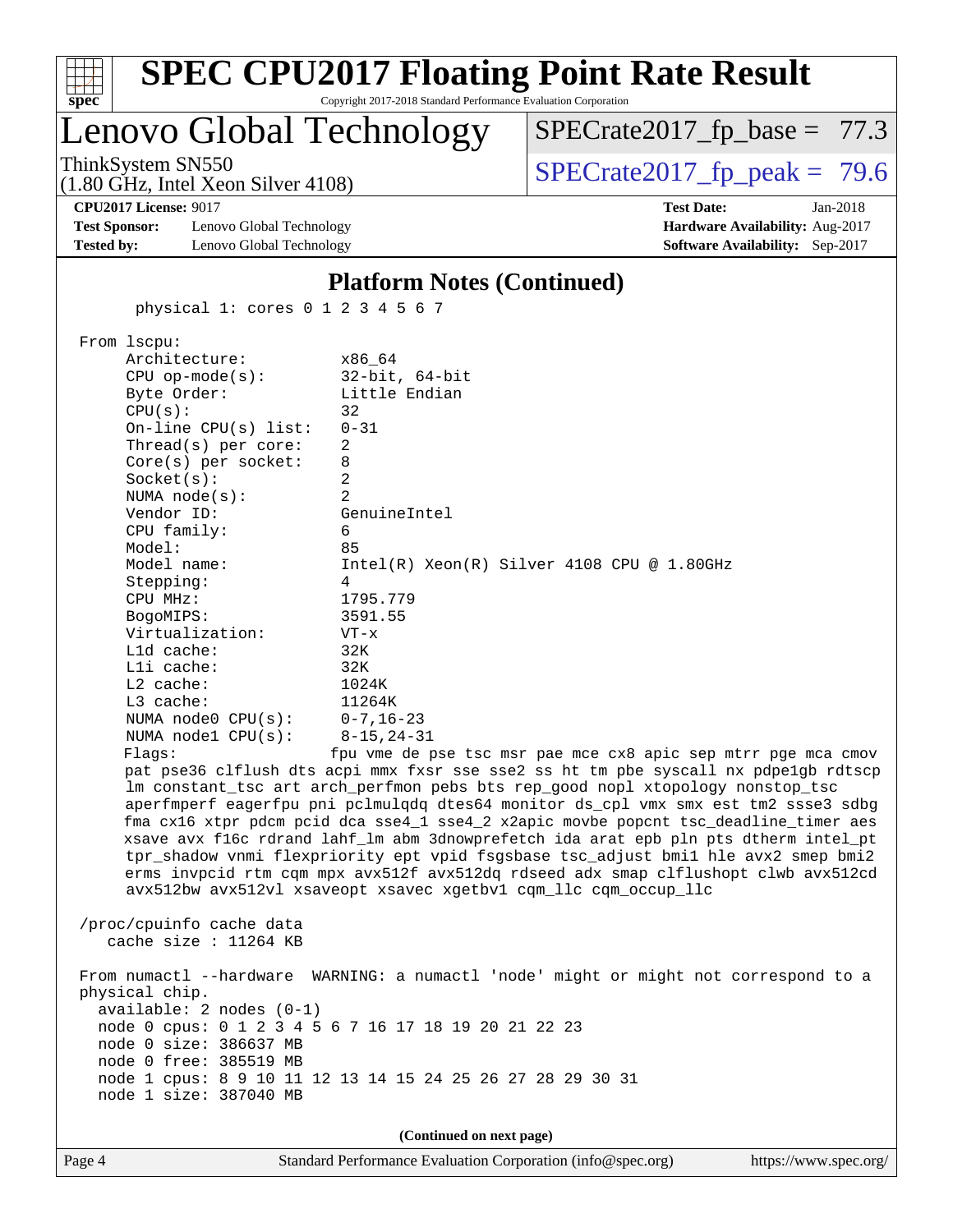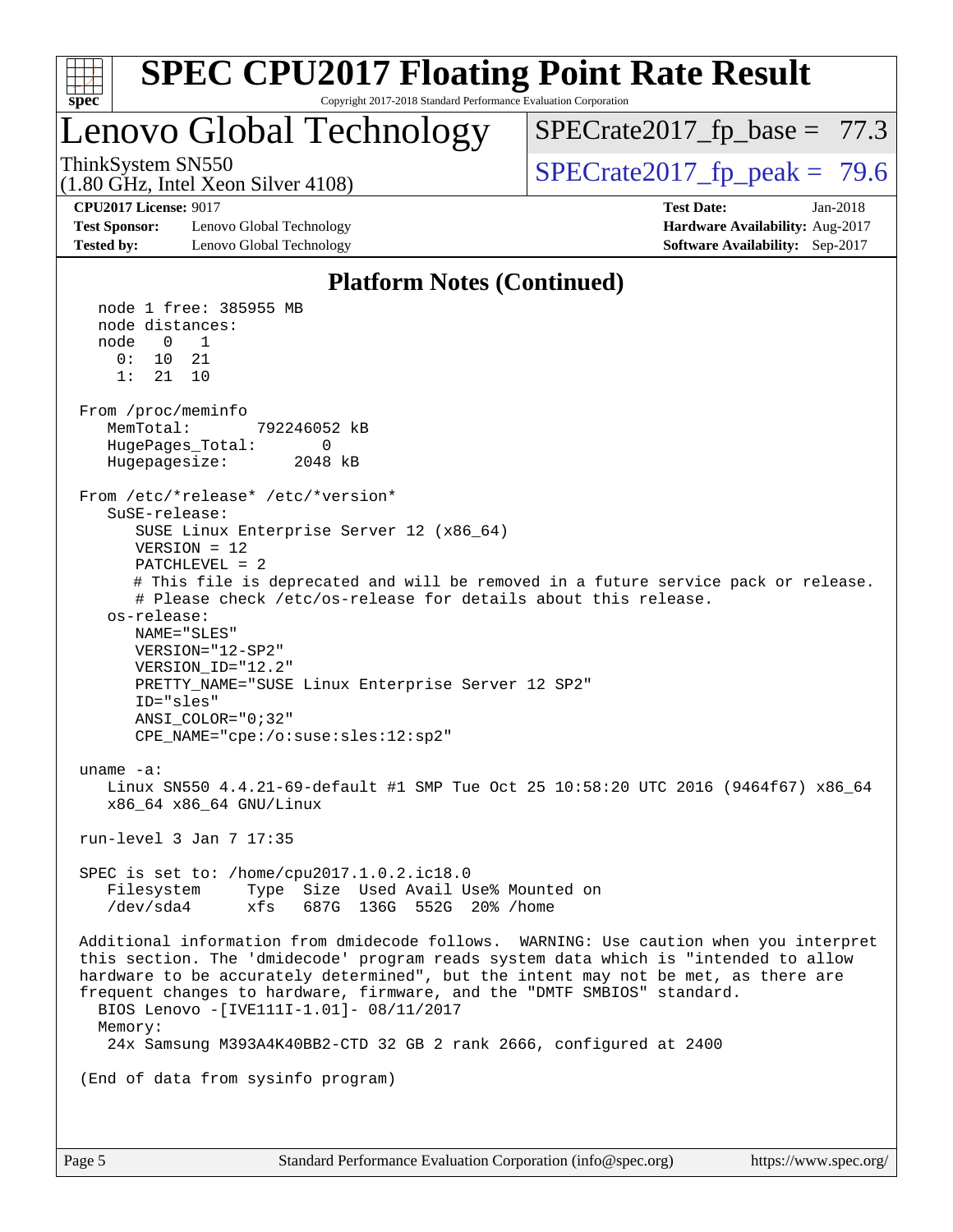

# **[SPEC CPU2017 Floating Point Rate Result](http://www.spec.org/auto/cpu2017/Docs/result-fields.html#SPECCPU2017FloatingPointRateResult)**

Copyright 2017-2018 Standard Performance Evaluation Corporation

# Lenovo Global Technology

 $SPECrate2017_fp\_base = 77.3$ 

(1.80 GHz, Intel Xeon Silver 4108)

ThinkSystem SN550<br>(1.80 GHz, Intel Xeon Silver 4108) [SPECrate2017\\_fp\\_peak =](http://www.spec.org/auto/cpu2017/Docs/result-fields.html#SPECrate2017fppeak)  $\sqrt{79.6}$ 

**[Test Sponsor:](http://www.spec.org/auto/cpu2017/Docs/result-fields.html#TestSponsor)** Lenovo Global Technology **[Hardware Availability:](http://www.spec.org/auto/cpu2017/Docs/result-fields.html#HardwareAvailability)** Aug-2017 **[Tested by:](http://www.spec.org/auto/cpu2017/Docs/result-fields.html#Testedby)** Lenovo Global Technology **[Software Availability:](http://www.spec.org/auto/cpu2017/Docs/result-fields.html#SoftwareAvailability)** Sep-2017

**[CPU2017 License:](http://www.spec.org/auto/cpu2017/Docs/result-fields.html#CPU2017License)** 9017 **[Test Date:](http://www.spec.org/auto/cpu2017/Docs/result-fields.html#TestDate)** Jan-2018

#### **[Compiler Version Notes](http://www.spec.org/auto/cpu2017/Docs/result-fields.html#CompilerVersionNotes)**

| Standard Performance Evaluation Corporation (info@spec.org)<br>https://www.spec.org/<br>Page 6 |                                                         |                                            |                                                                                         |  |  |  |
|------------------------------------------------------------------------------------------------|---------------------------------------------------------|--------------------------------------------|-----------------------------------------------------------------------------------------|--|--|--|
| (Continued on next page)                                                                       |                                                         |                                            |                                                                                         |  |  |  |
|                                                                                                |                                                         |                                            |                                                                                         |  |  |  |
|                                                                                                | icc (ICC) 18.0.0 20170811                               | Copyright (C) 1985-2017 Intel Corporation. | Copyright (C) 1985-2017 Intel Corporation. All rights reserved.<br>All rights reserved. |  |  |  |
|                                                                                                | icpc (ICC) 18.0.0 20170811                              |                                            | --------------------------                                                              |  |  |  |
| CC.                                                                                            |                                                         | 511.povray_r(peak) 526.blender_r(peak)     |                                                                                         |  |  |  |
|                                                                                                |                                                         |                                            | Copyright (C) 1985-2017 Intel Corporation. All rights reserved.                         |  |  |  |
|                                                                                                | icpc (ICC) 18.0.0 20170811<br>icc (ICC) 18.0.0 20170811 |                                            | Copyright (C) 1985-2017 Intel Corporation. All rights reserved.                         |  |  |  |
|                                                                                                |                                                         | CC 511.povray_r(base) 526.blender_r(base)  |                                                                                         |  |  |  |
|                                                                                                | icpc (ICC) 18.0.0 20170811                              |                                            | Copyright (C) 1985-2017 Intel Corporation. All rights reserved.                         |  |  |  |
|                                                                                                | CXXC 508.namd_r(peak) 510.parest_r(peak)                |                                            |                                                                                         |  |  |  |
|                                                                                                |                                                         |                                            |                                                                                         |  |  |  |
|                                                                                                | icpc (ICC) 18.0.0 20170811                              |                                            | Copyright (C) 1985-2017 Intel Corporation. All rights reserved.                         |  |  |  |
|                                                                                                |                                                         | CXXC 508.namd_r(base) 510.parest_r(base)   |                                                                                         |  |  |  |
|                                                                                                | icc (ICC) 18.0.0 20170811                               |                                            | Copyright (C) 1985-2017 Intel Corporation. All rights reserved.                         |  |  |  |
| CC.                                                                                            | $519.1bm_r(peak) 544.nab_r(peak)$                       |                                            |                                                                                         |  |  |  |
|                                                                                                | icc (ICC) 18.0.0 20170811                               |                                            | Copyright (C) 1985-2017 Intel Corporation. All rights reserved.                         |  |  |  |
| CC.                                                                                            |                                                         |                                            | 519.1bm_r(base) 538.imagick_r(base, peak) 544.nab_r(base)                               |  |  |  |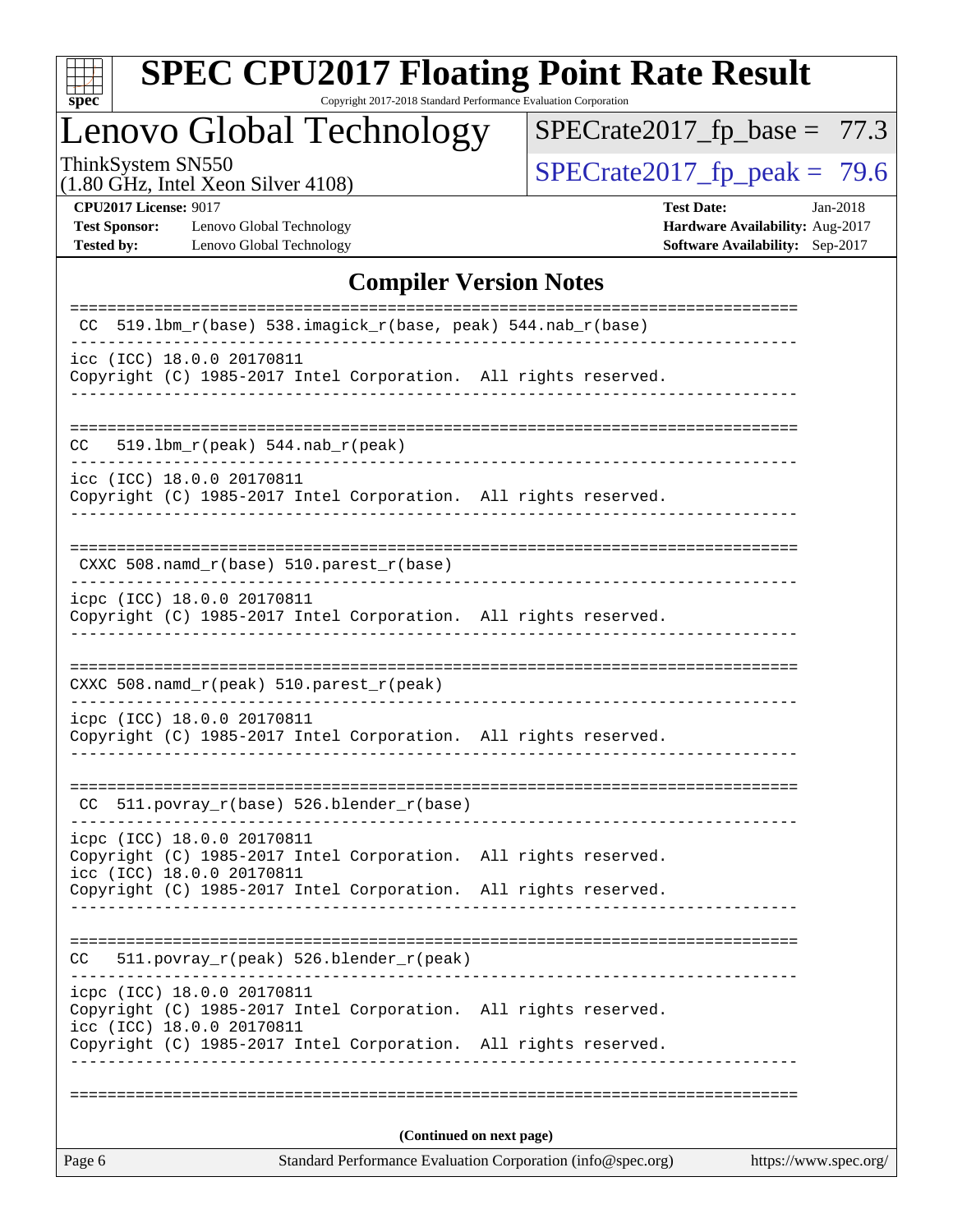

Lenovo Global Technology

ThinkSystem SN550<br>  $(1.80 \text{ GHz. Intel Yoon Silver } 4108)$   $\text{SPECrate} 2017 \text{ fp. peak} = 79.6$  $SPECrate2017_fp\_base = 77.3$ 

(1.80 GHz, Intel Xeon Silver 4108)

**[CPU2017 License:](http://www.spec.org/auto/cpu2017/Docs/result-fields.html#CPU2017License)** 9017 **[Test Date:](http://www.spec.org/auto/cpu2017/Docs/result-fields.html#TestDate)** Jan-2018

**[Test Sponsor:](http://www.spec.org/auto/cpu2017/Docs/result-fields.html#TestSponsor)** Lenovo Global Technology **[Hardware Availability:](http://www.spec.org/auto/cpu2017/Docs/result-fields.html#HardwareAvailability)** Aug-2017

**[Tested by:](http://www.spec.org/auto/cpu2017/Docs/result-fields.html#Testedby)** Lenovo Global Technology **[Software Availability:](http://www.spec.org/auto/cpu2017/Docs/result-fields.html#SoftwareAvailability)** Sep-2017

### **[Compiler Version Notes \(Continued\)](http://www.spec.org/auto/cpu2017/Docs/result-fields.html#CompilerVersionNotes)**

FC 507.cactuBSSN r(base) ----------------------------------------------------------------------------- icpc (ICC) 18.0.0 20170811 Copyright (C) 1985-2017 Intel Corporation. All rights reserved. icc (ICC) 18.0.0 20170811 Copyright (C) 1985-2017 Intel Corporation. All rights reserved. ifort (IFORT) 18.0.0 20170811 Copyright (C) 1985-2017 Intel Corporation. All rights reserved. ------------------------------------------------------------------------------ ============================================================================== FC 507.cactuBSSN\_r(peak) ----------------------------------------------------------------------------- icpc (ICC) 18.0.0 20170811 Copyright (C) 1985-2017 Intel Corporation. All rights reserved. icc (ICC) 18.0.0 20170811 Copyright (C) 1985-2017 Intel Corporation. All rights reserved. ifort (IFORT) 18.0.0 20170811 Copyright (C) 1985-2017 Intel Corporation. All rights reserved. ------------------------------------------------------------------------------ ============================================================================== FC 503.bwaves\_r(base, peak) 549.fotonik3d\_r(base, peak) 554.roms\_r(base) ----------------------------------------------------------------------------- ifort (IFORT) 18.0.0 20170811 Copyright (C) 1985-2017 Intel Corporation. All rights reserved. ------------------------------------------------------------------------------ ============================================================================== FC 554.roms\_r(peak) ----------------------------------------------------------------------------- ifort (IFORT) 18.0.0 20170811 Copyright (C) 1985-2017 Intel Corporation. All rights reserved. ------------------------------------------------------------------------------ ==============================================================================  $CC$  521.wrf $_r(base)$  527.cam $4_r(base)$ ----------------------------------------------------------------------------- ifort (IFORT) 18.0.0 20170811 Copyright (C) 1985-2017 Intel Corporation. All rights reserved. icc (ICC) 18.0.0 20170811 Copyright (C) 1985-2017 Intel Corporation. All rights reserved. ------------------------------------------------------------------------------ ============================================================================== CC 521.wrf\_r(peak) 527.cam4\_r(peak) ------------------------------------------------------------------------------ **(Continued on next page)**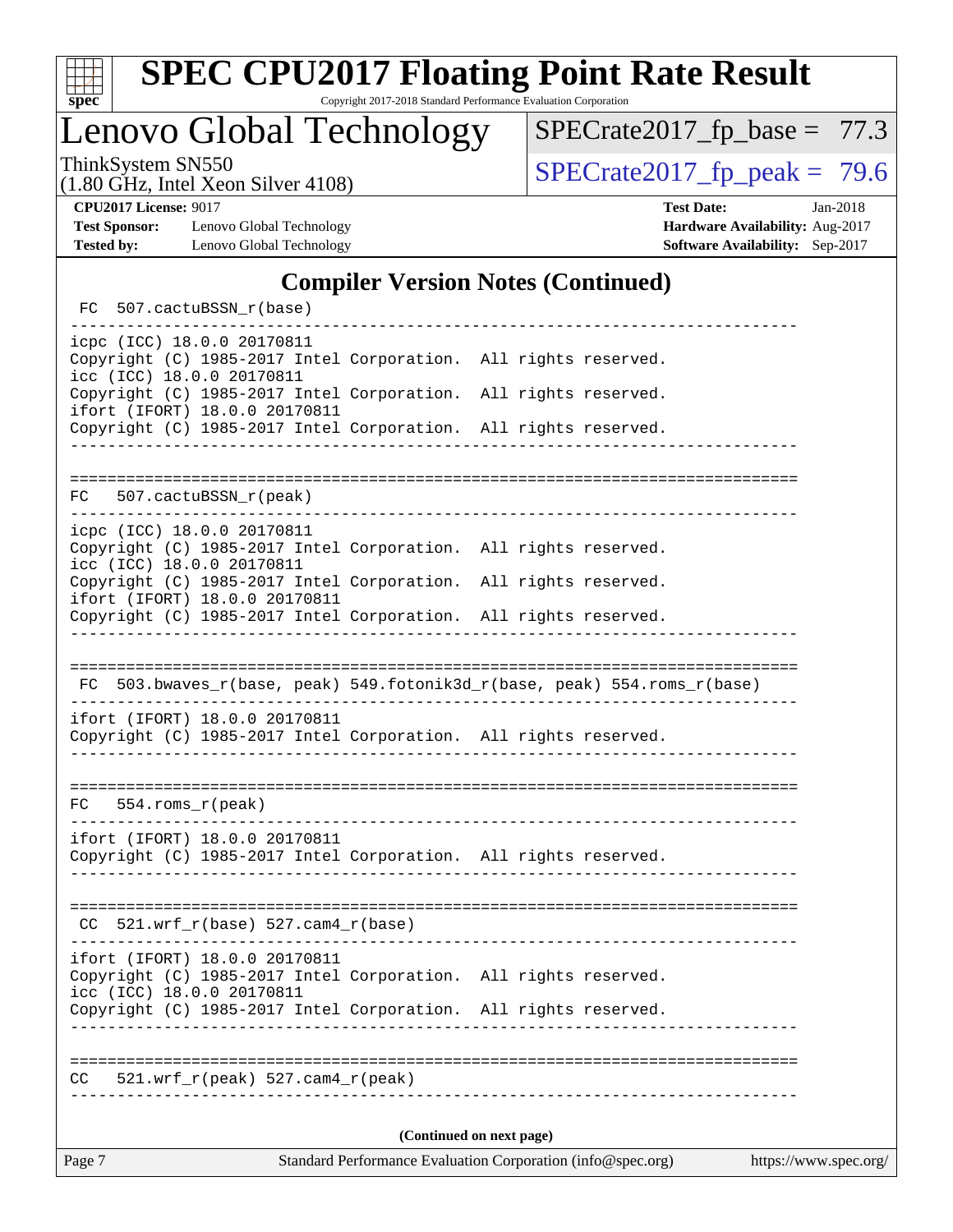

# Lenovo Global Technology

 $SPECrate2017_fp\_base = 77.3$ 

(1.80 GHz, Intel Xeon Silver 4108)

ThinkSystem SN550<br>(1.80 GHz, Intel Xeon Silver 4108)  $\begin{array}{r} | \text{SPECrate2017\_fp\_peak} = 79.6 \end{array}$ 

**[Test Sponsor:](http://www.spec.org/auto/cpu2017/Docs/result-fields.html#TestSponsor)** Lenovo Global Technology **[Hardware Availability:](http://www.spec.org/auto/cpu2017/Docs/result-fields.html#HardwareAvailability)** Aug-2017 **[Tested by:](http://www.spec.org/auto/cpu2017/Docs/result-fields.html#Testedby)** Lenovo Global Technology **[Software Availability:](http://www.spec.org/auto/cpu2017/Docs/result-fields.html#SoftwareAvailability)** Sep-2017

**[CPU2017 License:](http://www.spec.org/auto/cpu2017/Docs/result-fields.html#CPU2017License)** 9017 **[Test Date:](http://www.spec.org/auto/cpu2017/Docs/result-fields.html#TestDate)** Jan-2018

## **[Compiler Version Notes \(Continued\)](http://www.spec.org/auto/cpu2017/Docs/result-fields.html#CompilerVersionNotes)**

ifort (IFORT) 18.0.0 20170811 Copyright (C) 1985-2017 Intel Corporation. All rights reserved. icc (ICC) 18.0.0 20170811 Copyright (C) 1985-2017 Intel Corporation. All rights reserved. ------------------------------------------------------------------------------

## **[Base Compiler Invocation](http://www.spec.org/auto/cpu2017/Docs/result-fields.html#BaseCompilerInvocation)**

[C benchmarks](http://www.spec.org/auto/cpu2017/Docs/result-fields.html#Cbenchmarks):  $i$ cc

[C++ benchmarks:](http://www.spec.org/auto/cpu2017/Docs/result-fields.html#CXXbenchmarks) [icpc](http://www.spec.org/cpu2017/results/res2018q1/cpu2017-20180122-03021.flags.html#user_CXXbase_intel_icpc_18.0_c510b6838c7f56d33e37e94d029a35b4a7bccf4766a728ee175e80a419847e808290a9b78be685c44ab727ea267ec2f070ec5dc83b407c0218cded6866a35d07)

[Fortran benchmarks](http://www.spec.org/auto/cpu2017/Docs/result-fields.html#Fortranbenchmarks): [ifort](http://www.spec.org/cpu2017/results/res2018q1/cpu2017-20180122-03021.flags.html#user_FCbase_intel_ifort_18.0_8111460550e3ca792625aed983ce982f94888b8b503583aa7ba2b8303487b4d8a21a13e7191a45c5fd58ff318f48f9492884d4413fa793fd88dd292cad7027ca)

[Benchmarks using both Fortran and C](http://www.spec.org/auto/cpu2017/Docs/result-fields.html#BenchmarksusingbothFortranandC): [ifort](http://www.spec.org/cpu2017/results/res2018q1/cpu2017-20180122-03021.flags.html#user_CC_FCbase_intel_ifort_18.0_8111460550e3ca792625aed983ce982f94888b8b503583aa7ba2b8303487b4d8a21a13e7191a45c5fd58ff318f48f9492884d4413fa793fd88dd292cad7027ca) [icc](http://www.spec.org/cpu2017/results/res2018q1/cpu2017-20180122-03021.flags.html#user_CC_FCbase_intel_icc_18.0_66fc1ee009f7361af1fbd72ca7dcefbb700085f36577c54f309893dd4ec40d12360134090235512931783d35fd58c0460139e722d5067c5574d8eaf2b3e37e92)

[Benchmarks using both C and C++](http://www.spec.org/auto/cpu2017/Docs/result-fields.html#BenchmarksusingbothCandCXX): [icpc](http://www.spec.org/cpu2017/results/res2018q1/cpu2017-20180122-03021.flags.html#user_CC_CXXbase_intel_icpc_18.0_c510b6838c7f56d33e37e94d029a35b4a7bccf4766a728ee175e80a419847e808290a9b78be685c44ab727ea267ec2f070ec5dc83b407c0218cded6866a35d07) [icc](http://www.spec.org/cpu2017/results/res2018q1/cpu2017-20180122-03021.flags.html#user_CC_CXXbase_intel_icc_18.0_66fc1ee009f7361af1fbd72ca7dcefbb700085f36577c54f309893dd4ec40d12360134090235512931783d35fd58c0460139e722d5067c5574d8eaf2b3e37e92)

[Benchmarks using Fortran, C, and C++:](http://www.spec.org/auto/cpu2017/Docs/result-fields.html#BenchmarksusingFortranCandCXX) [icpc](http://www.spec.org/cpu2017/results/res2018q1/cpu2017-20180122-03021.flags.html#user_CC_CXX_FCbase_intel_icpc_18.0_c510b6838c7f56d33e37e94d029a35b4a7bccf4766a728ee175e80a419847e808290a9b78be685c44ab727ea267ec2f070ec5dc83b407c0218cded6866a35d07) [icc](http://www.spec.org/cpu2017/results/res2018q1/cpu2017-20180122-03021.flags.html#user_CC_CXX_FCbase_intel_icc_18.0_66fc1ee009f7361af1fbd72ca7dcefbb700085f36577c54f309893dd4ec40d12360134090235512931783d35fd58c0460139e722d5067c5574d8eaf2b3e37e92) [ifort](http://www.spec.org/cpu2017/results/res2018q1/cpu2017-20180122-03021.flags.html#user_CC_CXX_FCbase_intel_ifort_18.0_8111460550e3ca792625aed983ce982f94888b8b503583aa7ba2b8303487b4d8a21a13e7191a45c5fd58ff318f48f9492884d4413fa793fd88dd292cad7027ca)

## **[Base Portability Flags](http://www.spec.org/auto/cpu2017/Docs/result-fields.html#BasePortabilityFlags)**

 503.bwaves\_r: [-DSPEC\\_LP64](http://www.spec.org/cpu2017/results/res2018q1/cpu2017-20180122-03021.flags.html#suite_basePORTABILITY503_bwaves_r_DSPEC_LP64) 507.cactuBSSN\_r: [-DSPEC\\_LP64](http://www.spec.org/cpu2017/results/res2018q1/cpu2017-20180122-03021.flags.html#suite_basePORTABILITY507_cactuBSSN_r_DSPEC_LP64) 508.namd\_r: [-DSPEC\\_LP64](http://www.spec.org/cpu2017/results/res2018q1/cpu2017-20180122-03021.flags.html#suite_basePORTABILITY508_namd_r_DSPEC_LP64) 510.parest\_r: [-DSPEC\\_LP64](http://www.spec.org/cpu2017/results/res2018q1/cpu2017-20180122-03021.flags.html#suite_basePORTABILITY510_parest_r_DSPEC_LP64) 511.povray\_r: [-DSPEC\\_LP64](http://www.spec.org/cpu2017/results/res2018q1/cpu2017-20180122-03021.flags.html#suite_basePORTABILITY511_povray_r_DSPEC_LP64) 519.lbm\_r: [-DSPEC\\_LP64](http://www.spec.org/cpu2017/results/res2018q1/cpu2017-20180122-03021.flags.html#suite_basePORTABILITY519_lbm_r_DSPEC_LP64) 521.wrf\_r: [-DSPEC\\_LP64](http://www.spec.org/cpu2017/results/res2018q1/cpu2017-20180122-03021.flags.html#suite_basePORTABILITY521_wrf_r_DSPEC_LP64) [-DSPEC\\_CASE\\_FLAG](http://www.spec.org/cpu2017/results/res2018q1/cpu2017-20180122-03021.flags.html#b521.wrf_r_baseCPORTABILITY_DSPEC_CASE_FLAG) [-convert big\\_endian](http://www.spec.org/cpu2017/results/res2018q1/cpu2017-20180122-03021.flags.html#user_baseFPORTABILITY521_wrf_r_convert_big_endian_c3194028bc08c63ac5d04de18c48ce6d347e4e562e8892b8bdbdc0214820426deb8554edfa529a3fb25a586e65a3d812c835984020483e7e73212c4d31a38223) 526.blender\_r: [-DSPEC\\_LP64](http://www.spec.org/cpu2017/results/res2018q1/cpu2017-20180122-03021.flags.html#suite_basePORTABILITY526_blender_r_DSPEC_LP64) [-DSPEC\\_LINUX](http://www.spec.org/cpu2017/results/res2018q1/cpu2017-20180122-03021.flags.html#b526.blender_r_baseCPORTABILITY_DSPEC_LINUX) [-funsigned-char](http://www.spec.org/cpu2017/results/res2018q1/cpu2017-20180122-03021.flags.html#user_baseCPORTABILITY526_blender_r_force_uchar_40c60f00ab013830e2dd6774aeded3ff59883ba5a1fc5fc14077f794d777847726e2a5858cbc7672e36e1b067e7e5c1d9a74f7176df07886a243d7cc18edfe67) 527.cam4\_r: [-DSPEC\\_LP64](http://www.spec.org/cpu2017/results/res2018q1/cpu2017-20180122-03021.flags.html#suite_basePORTABILITY527_cam4_r_DSPEC_LP64) [-DSPEC\\_CASE\\_FLAG](http://www.spec.org/cpu2017/results/res2018q1/cpu2017-20180122-03021.flags.html#b527.cam4_r_baseCPORTABILITY_DSPEC_CASE_FLAG) 538.imagick\_r: [-DSPEC\\_LP64](http://www.spec.org/cpu2017/results/res2018q1/cpu2017-20180122-03021.flags.html#suite_basePORTABILITY538_imagick_r_DSPEC_LP64) 544.nab\_r: [-DSPEC\\_LP64](http://www.spec.org/cpu2017/results/res2018q1/cpu2017-20180122-03021.flags.html#suite_basePORTABILITY544_nab_r_DSPEC_LP64) 549.fotonik3d\_r: [-DSPEC\\_LP64](http://www.spec.org/cpu2017/results/res2018q1/cpu2017-20180122-03021.flags.html#suite_basePORTABILITY549_fotonik3d_r_DSPEC_LP64) 554.roms\_r: [-DSPEC\\_LP64](http://www.spec.org/cpu2017/results/res2018q1/cpu2017-20180122-03021.flags.html#suite_basePORTABILITY554_roms_r_DSPEC_LP64)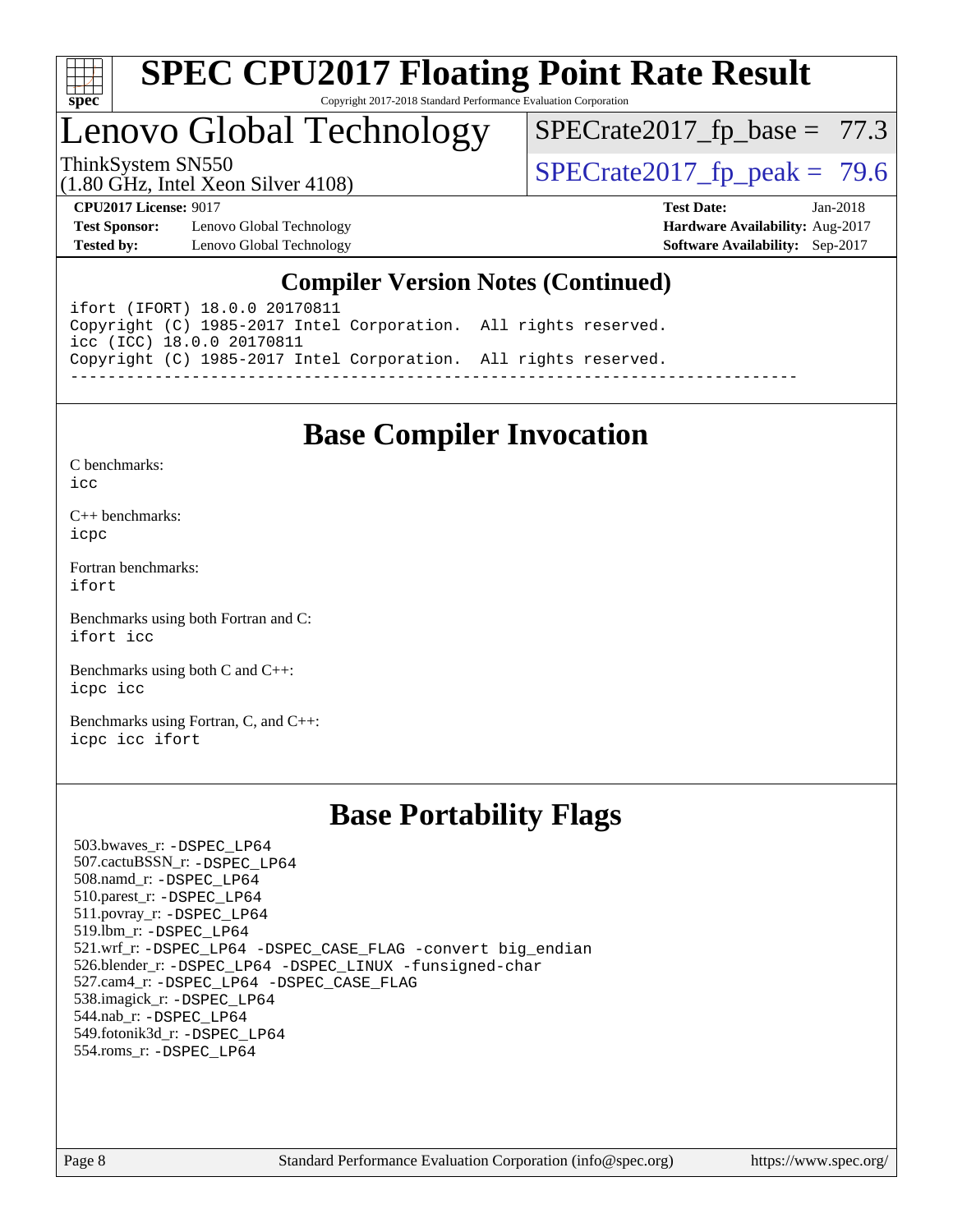

# Lenovo Global Technology

 $SPECrate2017_fp\_base = 77.3$ 

(1.80 GHz, Intel Xeon Silver 4108) ThinkSystem SN550<br>  $\text{SPECrate2017\_fp\_peak} = 79.6$ 

**[Test Sponsor:](http://www.spec.org/auto/cpu2017/Docs/result-fields.html#TestSponsor)** Lenovo Global Technology **[Hardware Availability:](http://www.spec.org/auto/cpu2017/Docs/result-fields.html#HardwareAvailability)** Aug-2017 **[Tested by:](http://www.spec.org/auto/cpu2017/Docs/result-fields.html#Testedby)** Lenovo Global Technology **[Software Availability:](http://www.spec.org/auto/cpu2017/Docs/result-fields.html#SoftwareAvailability)** Sep-2017

**[CPU2017 License:](http://www.spec.org/auto/cpu2017/Docs/result-fields.html#CPU2017License)** 9017 **[Test Date:](http://www.spec.org/auto/cpu2017/Docs/result-fields.html#TestDate)** Jan-2018

# **[Base Optimization Flags](http://www.spec.org/auto/cpu2017/Docs/result-fields.html#BaseOptimizationFlags)**

[C benchmarks:](http://www.spec.org/auto/cpu2017/Docs/result-fields.html#Cbenchmarks)

[-xCORE-AVX2](http://www.spec.org/cpu2017/results/res2018q1/cpu2017-20180122-03021.flags.html#user_CCbase_f-xCORE-AVX2) [-ipo](http://www.spec.org/cpu2017/results/res2018q1/cpu2017-20180122-03021.flags.html#user_CCbase_f-ipo) [-O3](http://www.spec.org/cpu2017/results/res2018q1/cpu2017-20180122-03021.flags.html#user_CCbase_f-O3) [-no-prec-div](http://www.spec.org/cpu2017/results/res2018q1/cpu2017-20180122-03021.flags.html#user_CCbase_f-no-prec-div) [-qopt-prefetch](http://www.spec.org/cpu2017/results/res2018q1/cpu2017-20180122-03021.flags.html#user_CCbase_f-qopt-prefetch) [-ffinite-math-only](http://www.spec.org/cpu2017/results/res2018q1/cpu2017-20180122-03021.flags.html#user_CCbase_f_finite_math_only_cb91587bd2077682c4b38af759c288ed7c732db004271a9512da14a4f8007909a5f1427ecbf1a0fb78ff2a814402c6114ac565ca162485bbcae155b5e4258871) [-qopt-mem-layout-trans=3](http://www.spec.org/cpu2017/results/res2018q1/cpu2017-20180122-03021.flags.html#user_CCbase_f-qopt-mem-layout-trans_de80db37974c74b1f0e20d883f0b675c88c3b01e9d123adea9b28688d64333345fb62bc4a798493513fdb68f60282f9a726aa07f478b2f7113531aecce732043) [C++ benchmarks](http://www.spec.org/auto/cpu2017/Docs/result-fields.html#CXXbenchmarks): [-xCORE-AVX2](http://www.spec.org/cpu2017/results/res2018q1/cpu2017-20180122-03021.flags.html#user_CXXbase_f-xCORE-AVX2) [-ipo](http://www.spec.org/cpu2017/results/res2018q1/cpu2017-20180122-03021.flags.html#user_CXXbase_f-ipo) [-O3](http://www.spec.org/cpu2017/results/res2018q1/cpu2017-20180122-03021.flags.html#user_CXXbase_f-O3) [-no-prec-div](http://www.spec.org/cpu2017/results/res2018q1/cpu2017-20180122-03021.flags.html#user_CXXbase_f-no-prec-div) [-qopt-prefetch](http://www.spec.org/cpu2017/results/res2018q1/cpu2017-20180122-03021.flags.html#user_CXXbase_f-qopt-prefetch) [-ffinite-math-only](http://www.spec.org/cpu2017/results/res2018q1/cpu2017-20180122-03021.flags.html#user_CXXbase_f_finite_math_only_cb91587bd2077682c4b38af759c288ed7c732db004271a9512da14a4f8007909a5f1427ecbf1a0fb78ff2a814402c6114ac565ca162485bbcae155b5e4258871) [-qopt-mem-layout-trans=3](http://www.spec.org/cpu2017/results/res2018q1/cpu2017-20180122-03021.flags.html#user_CXXbase_f-qopt-mem-layout-trans_de80db37974c74b1f0e20d883f0b675c88c3b01e9d123adea9b28688d64333345fb62bc4a798493513fdb68f60282f9a726aa07f478b2f7113531aecce732043) [Fortran benchmarks:](http://www.spec.org/auto/cpu2017/Docs/result-fields.html#Fortranbenchmarks) [-xCORE-AVX2](http://www.spec.org/cpu2017/results/res2018q1/cpu2017-20180122-03021.flags.html#user_FCbase_f-xCORE-AVX2) [-ipo](http://www.spec.org/cpu2017/results/res2018q1/cpu2017-20180122-03021.flags.html#user_FCbase_f-ipo) [-O3](http://www.spec.org/cpu2017/results/res2018q1/cpu2017-20180122-03021.flags.html#user_FCbase_f-O3) [-no-prec-div](http://www.spec.org/cpu2017/results/res2018q1/cpu2017-20180122-03021.flags.html#user_FCbase_f-no-prec-div) [-qopt-prefetch](http://www.spec.org/cpu2017/results/res2018q1/cpu2017-20180122-03021.flags.html#user_FCbase_f-qopt-prefetch) [-ffinite-math-only](http://www.spec.org/cpu2017/results/res2018q1/cpu2017-20180122-03021.flags.html#user_FCbase_f_finite_math_only_cb91587bd2077682c4b38af759c288ed7c732db004271a9512da14a4f8007909a5f1427ecbf1a0fb78ff2a814402c6114ac565ca162485bbcae155b5e4258871) [-qopt-mem-layout-trans=3](http://www.spec.org/cpu2017/results/res2018q1/cpu2017-20180122-03021.flags.html#user_FCbase_f-qopt-mem-layout-trans_de80db37974c74b1f0e20d883f0b675c88c3b01e9d123adea9b28688d64333345fb62bc4a798493513fdb68f60282f9a726aa07f478b2f7113531aecce732043) [-nostandard-realloc-lhs](http://www.spec.org/cpu2017/results/res2018q1/cpu2017-20180122-03021.flags.html#user_FCbase_f_2003_std_realloc_82b4557e90729c0f113870c07e44d33d6f5a304b4f63d4c15d2d0f1fab99f5daaed73bdb9275d9ae411527f28b936061aa8b9c8f2d63842963b95c9dd6426b8a) [-align array32byte](http://www.spec.org/cpu2017/results/res2018q1/cpu2017-20180122-03021.flags.html#user_FCbase_align_array32byte_b982fe038af199962ba9a80c053b8342c548c85b40b8e86eb3cc33dee0d7986a4af373ac2d51c3f7cf710a18d62fdce2948f201cd044323541f22fc0fffc51b6) [Benchmarks using both Fortran and C:](http://www.spec.org/auto/cpu2017/Docs/result-fields.html#BenchmarksusingbothFortranandC) [-xCORE-AVX2](http://www.spec.org/cpu2017/results/res2018q1/cpu2017-20180122-03021.flags.html#user_CC_FCbase_f-xCORE-AVX2) [-ipo](http://www.spec.org/cpu2017/results/res2018q1/cpu2017-20180122-03021.flags.html#user_CC_FCbase_f-ipo) [-O3](http://www.spec.org/cpu2017/results/res2018q1/cpu2017-20180122-03021.flags.html#user_CC_FCbase_f-O3) [-no-prec-div](http://www.spec.org/cpu2017/results/res2018q1/cpu2017-20180122-03021.flags.html#user_CC_FCbase_f-no-prec-div) [-qopt-prefetch](http://www.spec.org/cpu2017/results/res2018q1/cpu2017-20180122-03021.flags.html#user_CC_FCbase_f-qopt-prefetch) [-ffinite-math-only](http://www.spec.org/cpu2017/results/res2018q1/cpu2017-20180122-03021.flags.html#user_CC_FCbase_f_finite_math_only_cb91587bd2077682c4b38af759c288ed7c732db004271a9512da14a4f8007909a5f1427ecbf1a0fb78ff2a814402c6114ac565ca162485bbcae155b5e4258871) [-qopt-mem-layout-trans=3](http://www.spec.org/cpu2017/results/res2018q1/cpu2017-20180122-03021.flags.html#user_CC_FCbase_f-qopt-mem-layout-trans_de80db37974c74b1f0e20d883f0b675c88c3b01e9d123adea9b28688d64333345fb62bc4a798493513fdb68f60282f9a726aa07f478b2f7113531aecce732043) [-nostandard-realloc-lhs](http://www.spec.org/cpu2017/results/res2018q1/cpu2017-20180122-03021.flags.html#user_CC_FCbase_f_2003_std_realloc_82b4557e90729c0f113870c07e44d33d6f5a304b4f63d4c15d2d0f1fab99f5daaed73bdb9275d9ae411527f28b936061aa8b9c8f2d63842963b95c9dd6426b8a) [-align array32byte](http://www.spec.org/cpu2017/results/res2018q1/cpu2017-20180122-03021.flags.html#user_CC_FCbase_align_array32byte_b982fe038af199962ba9a80c053b8342c548c85b40b8e86eb3cc33dee0d7986a4af373ac2d51c3f7cf710a18d62fdce2948f201cd044323541f22fc0fffc51b6) [Benchmarks using both C and C++](http://www.spec.org/auto/cpu2017/Docs/result-fields.html#BenchmarksusingbothCandCXX): [-xCORE-AVX2](http://www.spec.org/cpu2017/results/res2018q1/cpu2017-20180122-03021.flags.html#user_CC_CXXbase_f-xCORE-AVX2) [-ipo](http://www.spec.org/cpu2017/results/res2018q1/cpu2017-20180122-03021.flags.html#user_CC_CXXbase_f-ipo) [-O3](http://www.spec.org/cpu2017/results/res2018q1/cpu2017-20180122-03021.flags.html#user_CC_CXXbase_f-O3) [-no-prec-div](http://www.spec.org/cpu2017/results/res2018q1/cpu2017-20180122-03021.flags.html#user_CC_CXXbase_f-no-prec-div) [-qopt-prefetch](http://www.spec.org/cpu2017/results/res2018q1/cpu2017-20180122-03021.flags.html#user_CC_CXXbase_f-qopt-prefetch) [-ffinite-math-only](http://www.spec.org/cpu2017/results/res2018q1/cpu2017-20180122-03021.flags.html#user_CC_CXXbase_f_finite_math_only_cb91587bd2077682c4b38af759c288ed7c732db004271a9512da14a4f8007909a5f1427ecbf1a0fb78ff2a814402c6114ac565ca162485bbcae155b5e4258871) [-qopt-mem-layout-trans=3](http://www.spec.org/cpu2017/results/res2018q1/cpu2017-20180122-03021.flags.html#user_CC_CXXbase_f-qopt-mem-layout-trans_de80db37974c74b1f0e20d883f0b675c88c3b01e9d123adea9b28688d64333345fb62bc4a798493513fdb68f60282f9a726aa07f478b2f7113531aecce732043) [Benchmarks using Fortran, C, and C++](http://www.spec.org/auto/cpu2017/Docs/result-fields.html#BenchmarksusingFortranCandCXX): [-xCORE-AVX2](http://www.spec.org/cpu2017/results/res2018q1/cpu2017-20180122-03021.flags.html#user_CC_CXX_FCbase_f-xCORE-AVX2) [-ipo](http://www.spec.org/cpu2017/results/res2018q1/cpu2017-20180122-03021.flags.html#user_CC_CXX_FCbase_f-ipo) [-O3](http://www.spec.org/cpu2017/results/res2018q1/cpu2017-20180122-03021.flags.html#user_CC_CXX_FCbase_f-O3) [-no-prec-div](http://www.spec.org/cpu2017/results/res2018q1/cpu2017-20180122-03021.flags.html#user_CC_CXX_FCbase_f-no-prec-div) [-qopt-prefetch](http://www.spec.org/cpu2017/results/res2018q1/cpu2017-20180122-03021.flags.html#user_CC_CXX_FCbase_f-qopt-prefetch) [-ffinite-math-only](http://www.spec.org/cpu2017/results/res2018q1/cpu2017-20180122-03021.flags.html#user_CC_CXX_FCbase_f_finite_math_only_cb91587bd2077682c4b38af759c288ed7c732db004271a9512da14a4f8007909a5f1427ecbf1a0fb78ff2a814402c6114ac565ca162485bbcae155b5e4258871) [-qopt-mem-layout-trans=3](http://www.spec.org/cpu2017/results/res2018q1/cpu2017-20180122-03021.flags.html#user_CC_CXX_FCbase_f-qopt-mem-layout-trans_de80db37974c74b1f0e20d883f0b675c88c3b01e9d123adea9b28688d64333345fb62bc4a798493513fdb68f60282f9a726aa07f478b2f7113531aecce732043) [-nostandard-realloc-lhs](http://www.spec.org/cpu2017/results/res2018q1/cpu2017-20180122-03021.flags.html#user_CC_CXX_FCbase_f_2003_std_realloc_82b4557e90729c0f113870c07e44d33d6f5a304b4f63d4c15d2d0f1fab99f5daaed73bdb9275d9ae411527f28b936061aa8b9c8f2d63842963b95c9dd6426b8a) [-align array32byte](http://www.spec.org/cpu2017/results/res2018q1/cpu2017-20180122-03021.flags.html#user_CC_CXX_FCbase_align_array32byte_b982fe038af199962ba9a80c053b8342c548c85b40b8e86eb3cc33dee0d7986a4af373ac2d51c3f7cf710a18d62fdce2948f201cd044323541f22fc0fffc51b6)

# **[Base Other Flags](http://www.spec.org/auto/cpu2017/Docs/result-fields.html#BaseOtherFlags)**

[C benchmarks](http://www.spec.org/auto/cpu2017/Docs/result-fields.html#Cbenchmarks):  $-m64 - std = c11$  $-m64 - std = c11$ [C++ benchmarks:](http://www.spec.org/auto/cpu2017/Docs/result-fields.html#CXXbenchmarks) [-m64](http://www.spec.org/cpu2017/results/res2018q1/cpu2017-20180122-03021.flags.html#user_CXXbase_intel_intel64_18.0_af43caccfc8ded86e7699f2159af6efc7655f51387b94da716254467f3c01020a5059329e2569e4053f409e7c9202a7efc638f7a6d1ffb3f52dea4a3e31d82ab) [Fortran benchmarks](http://www.spec.org/auto/cpu2017/Docs/result-fields.html#Fortranbenchmarks): [-m64](http://www.spec.org/cpu2017/results/res2018q1/cpu2017-20180122-03021.flags.html#user_FCbase_intel_intel64_18.0_af43caccfc8ded86e7699f2159af6efc7655f51387b94da716254467f3c01020a5059329e2569e4053f409e7c9202a7efc638f7a6d1ffb3f52dea4a3e31d82ab) [Benchmarks using both Fortran and C](http://www.spec.org/auto/cpu2017/Docs/result-fields.html#BenchmarksusingbothFortranandC):  $-m64$   $-std=cl1$ [Benchmarks using both C and C++](http://www.spec.org/auto/cpu2017/Docs/result-fields.html#BenchmarksusingbothCandCXX):  $-m64 - std= c11$  $-m64 - std= c11$ [Benchmarks using Fortran, C, and C++:](http://www.spec.org/auto/cpu2017/Docs/result-fields.html#BenchmarksusingFortranCandCXX)  $-m64 - std = c11$  $-m64 - std = c11$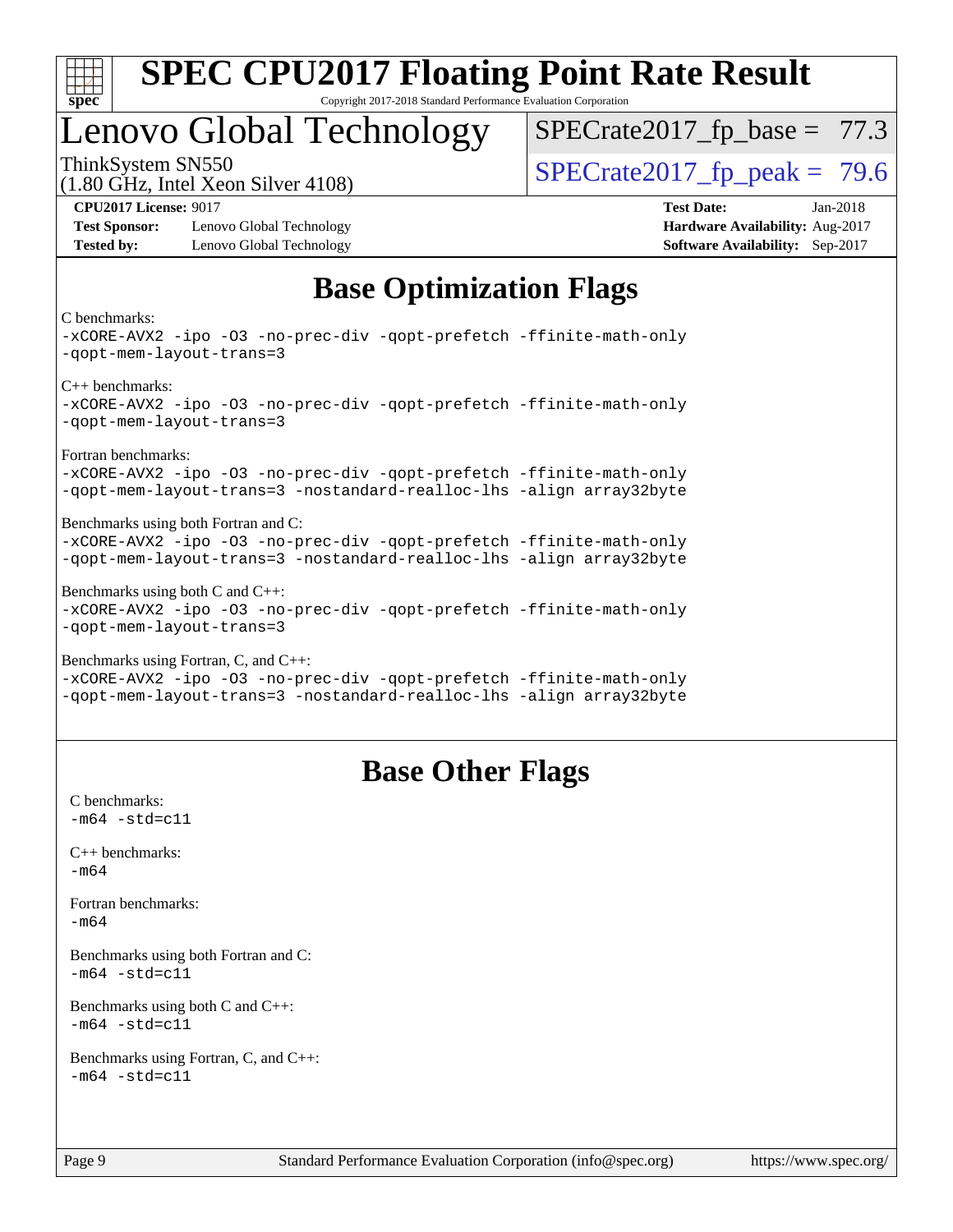

# Lenovo Global Technology

 $SPECTate2017_fp\_base = 77.3$ 

(1.80 GHz, Intel Xeon Silver 4108)

ThinkSystem SN550<br>(1.80 GHz, Intel Xeon Silver 4108)  $\begin{array}{r} | \text{SPECrate2017\_fp\_peak} = 79.6 \end{array}$ 

**[Test Sponsor:](http://www.spec.org/auto/cpu2017/Docs/result-fields.html#TestSponsor)** Lenovo Global Technology **[Hardware Availability:](http://www.spec.org/auto/cpu2017/Docs/result-fields.html#HardwareAvailability)** Aug-2017 **[Tested by:](http://www.spec.org/auto/cpu2017/Docs/result-fields.html#Testedby)** Lenovo Global Technology **[Software Availability:](http://www.spec.org/auto/cpu2017/Docs/result-fields.html#SoftwareAvailability)** Sep-2017

**[CPU2017 License:](http://www.spec.org/auto/cpu2017/Docs/result-fields.html#CPU2017License)** 9017 **[Test Date:](http://www.spec.org/auto/cpu2017/Docs/result-fields.html#TestDate)** Jan-2018

# **[Peak Compiler Invocation](http://www.spec.org/auto/cpu2017/Docs/result-fields.html#PeakCompilerInvocation)**

[C benchmarks](http://www.spec.org/auto/cpu2017/Docs/result-fields.html#Cbenchmarks):

[icc](http://www.spec.org/cpu2017/results/res2018q1/cpu2017-20180122-03021.flags.html#user_CCpeak_intel_icc_18.0_66fc1ee009f7361af1fbd72ca7dcefbb700085f36577c54f309893dd4ec40d12360134090235512931783d35fd58c0460139e722d5067c5574d8eaf2b3e37e92)

[C++ benchmarks:](http://www.spec.org/auto/cpu2017/Docs/result-fields.html#CXXbenchmarks) [icpc](http://www.spec.org/cpu2017/results/res2018q1/cpu2017-20180122-03021.flags.html#user_CXXpeak_intel_icpc_18.0_c510b6838c7f56d33e37e94d029a35b4a7bccf4766a728ee175e80a419847e808290a9b78be685c44ab727ea267ec2f070ec5dc83b407c0218cded6866a35d07)

[Fortran benchmarks](http://www.spec.org/auto/cpu2017/Docs/result-fields.html#Fortranbenchmarks): [ifort](http://www.spec.org/cpu2017/results/res2018q1/cpu2017-20180122-03021.flags.html#user_FCpeak_intel_ifort_18.0_8111460550e3ca792625aed983ce982f94888b8b503583aa7ba2b8303487b4d8a21a13e7191a45c5fd58ff318f48f9492884d4413fa793fd88dd292cad7027ca)

[Benchmarks using both Fortran and C](http://www.spec.org/auto/cpu2017/Docs/result-fields.html#BenchmarksusingbothFortranandC): [ifort](http://www.spec.org/cpu2017/results/res2018q1/cpu2017-20180122-03021.flags.html#user_CC_FCpeak_intel_ifort_18.0_8111460550e3ca792625aed983ce982f94888b8b503583aa7ba2b8303487b4d8a21a13e7191a45c5fd58ff318f48f9492884d4413fa793fd88dd292cad7027ca) [icc](http://www.spec.org/cpu2017/results/res2018q1/cpu2017-20180122-03021.flags.html#user_CC_FCpeak_intel_icc_18.0_66fc1ee009f7361af1fbd72ca7dcefbb700085f36577c54f309893dd4ec40d12360134090235512931783d35fd58c0460139e722d5067c5574d8eaf2b3e37e92)

[Benchmarks using both C and C++:](http://www.spec.org/auto/cpu2017/Docs/result-fields.html#BenchmarksusingbothCandCXX) [icpc](http://www.spec.org/cpu2017/results/res2018q1/cpu2017-20180122-03021.flags.html#user_CC_CXXpeak_intel_icpc_18.0_c510b6838c7f56d33e37e94d029a35b4a7bccf4766a728ee175e80a419847e808290a9b78be685c44ab727ea267ec2f070ec5dc83b407c0218cded6866a35d07) [icc](http://www.spec.org/cpu2017/results/res2018q1/cpu2017-20180122-03021.flags.html#user_CC_CXXpeak_intel_icc_18.0_66fc1ee009f7361af1fbd72ca7dcefbb700085f36577c54f309893dd4ec40d12360134090235512931783d35fd58c0460139e722d5067c5574d8eaf2b3e37e92)

[Benchmarks using Fortran, C, and C++](http://www.spec.org/auto/cpu2017/Docs/result-fields.html#BenchmarksusingFortranCandCXX): [icpc](http://www.spec.org/cpu2017/results/res2018q1/cpu2017-20180122-03021.flags.html#user_CC_CXX_FCpeak_intel_icpc_18.0_c510b6838c7f56d33e37e94d029a35b4a7bccf4766a728ee175e80a419847e808290a9b78be685c44ab727ea267ec2f070ec5dc83b407c0218cded6866a35d07) [icc](http://www.spec.org/cpu2017/results/res2018q1/cpu2017-20180122-03021.flags.html#user_CC_CXX_FCpeak_intel_icc_18.0_66fc1ee009f7361af1fbd72ca7dcefbb700085f36577c54f309893dd4ec40d12360134090235512931783d35fd58c0460139e722d5067c5574d8eaf2b3e37e92) [ifort](http://www.spec.org/cpu2017/results/res2018q1/cpu2017-20180122-03021.flags.html#user_CC_CXX_FCpeak_intel_ifort_18.0_8111460550e3ca792625aed983ce982f94888b8b503583aa7ba2b8303487b4d8a21a13e7191a45c5fd58ff318f48f9492884d4413fa793fd88dd292cad7027ca)

# **[Peak Portability Flags](http://www.spec.org/auto/cpu2017/Docs/result-fields.html#PeakPortabilityFlags)**

Same as Base Portability Flags

# **[Peak Optimization Flags](http://www.spec.org/auto/cpu2017/Docs/result-fields.html#PeakOptimizationFlags)**

[C benchmarks](http://www.spec.org/auto/cpu2017/Docs/result-fields.html#Cbenchmarks):

 519.lbm\_r: [-prof-gen](http://www.spec.org/cpu2017/results/res2018q1/cpu2017-20180122-03021.flags.html#user_peakPASS1_CFLAGSPASS1_LDFLAGS519_lbm_r_prof_gen_5aa4926d6013ddb2a31985c654b3eb18169fc0c6952a63635c234f711e6e63dd76e94ad52365559451ec499a2cdb89e4dc58ba4c67ef54ca681ffbe1461d6b36)(pass 1) [-prof-use](http://www.spec.org/cpu2017/results/res2018q1/cpu2017-20180122-03021.flags.html#user_peakPASS2_CFLAGSPASS2_LDFLAGS519_lbm_r_prof_use_1a21ceae95f36a2b53c25747139a6c16ca95bd9def2a207b4f0849963b97e94f5260e30a0c64f4bb623698870e679ca08317ef8150905d41bd88c6f78df73f19)(pass 2) [-ipo](http://www.spec.org/cpu2017/results/res2018q1/cpu2017-20180122-03021.flags.html#user_peakPASS1_COPTIMIZEPASS2_COPTIMIZE519_lbm_r_f-ipo) [-xCORE-AVX2](http://www.spec.org/cpu2017/results/res2018q1/cpu2017-20180122-03021.flags.html#user_peakPASS2_COPTIMIZE519_lbm_r_f-xCORE-AVX2) [-O3](http://www.spec.org/cpu2017/results/res2018q1/cpu2017-20180122-03021.flags.html#user_peakPASS1_COPTIMIZEPASS2_COPTIMIZE519_lbm_r_f-O3) [-no-prec-div](http://www.spec.org/cpu2017/results/res2018q1/cpu2017-20180122-03021.flags.html#user_peakPASS1_COPTIMIZEPASS2_COPTIMIZE519_lbm_r_f-no-prec-div) [-qopt-prefetch](http://www.spec.org/cpu2017/results/res2018q1/cpu2017-20180122-03021.flags.html#user_peakPASS1_COPTIMIZEPASS2_COPTIMIZE519_lbm_r_f-qopt-prefetch) [-ffinite-math-only](http://www.spec.org/cpu2017/results/res2018q1/cpu2017-20180122-03021.flags.html#user_peakPASS1_COPTIMIZEPASS2_COPTIMIZE519_lbm_r_f_finite_math_only_cb91587bd2077682c4b38af759c288ed7c732db004271a9512da14a4f8007909a5f1427ecbf1a0fb78ff2a814402c6114ac565ca162485bbcae155b5e4258871) [-qopt-mem-layout-trans=3](http://www.spec.org/cpu2017/results/res2018q1/cpu2017-20180122-03021.flags.html#user_peakPASS1_COPTIMIZEPASS2_COPTIMIZE519_lbm_r_f-qopt-mem-layout-trans_de80db37974c74b1f0e20d883f0b675c88c3b01e9d123adea9b28688d64333345fb62bc4a798493513fdb68f60282f9a726aa07f478b2f7113531aecce732043) 538.imagick\_r: [-xCORE-AVX2](http://www.spec.org/cpu2017/results/res2018q1/cpu2017-20180122-03021.flags.html#user_peakCOPTIMIZE538_imagick_r_f-xCORE-AVX2) [-ipo](http://www.spec.org/cpu2017/results/res2018q1/cpu2017-20180122-03021.flags.html#user_peakCOPTIMIZE538_imagick_r_f-ipo) [-O3](http://www.spec.org/cpu2017/results/res2018q1/cpu2017-20180122-03021.flags.html#user_peakCOPTIMIZE538_imagick_r_f-O3) [-no-prec-div](http://www.spec.org/cpu2017/results/res2018q1/cpu2017-20180122-03021.flags.html#user_peakCOPTIMIZE538_imagick_r_f-no-prec-div) [-qopt-prefetch](http://www.spec.org/cpu2017/results/res2018q1/cpu2017-20180122-03021.flags.html#user_peakCOPTIMIZE538_imagick_r_f-qopt-prefetch) [-ffinite-math-only](http://www.spec.org/cpu2017/results/res2018q1/cpu2017-20180122-03021.flags.html#user_peakCOPTIMIZE538_imagick_r_f_finite_math_only_cb91587bd2077682c4b38af759c288ed7c732db004271a9512da14a4f8007909a5f1427ecbf1a0fb78ff2a814402c6114ac565ca162485bbcae155b5e4258871) [-qopt-mem-layout-trans=3](http://www.spec.org/cpu2017/results/res2018q1/cpu2017-20180122-03021.flags.html#user_peakCOPTIMIZE538_imagick_r_f-qopt-mem-layout-trans_de80db37974c74b1f0e20d883f0b675c88c3b01e9d123adea9b28688d64333345fb62bc4a798493513fdb68f60282f9a726aa07f478b2f7113531aecce732043) 544.nab\_r: Same as 519.lbm\_r [C++ benchmarks:](http://www.spec.org/auto/cpu2017/Docs/result-fields.html#CXXbenchmarks) [-prof-gen](http://www.spec.org/cpu2017/results/res2018q1/cpu2017-20180122-03021.flags.html#user_CXXpeak_prof_gen_5aa4926d6013ddb2a31985c654b3eb18169fc0c6952a63635c234f711e6e63dd76e94ad52365559451ec499a2cdb89e4dc58ba4c67ef54ca681ffbe1461d6b36)(pass 1) [-prof-use](http://www.spec.org/cpu2017/results/res2018q1/cpu2017-20180122-03021.flags.html#user_CXXpeak_prof_use_1a21ceae95f36a2b53c25747139a6c16ca95bd9def2a207b4f0849963b97e94f5260e30a0c64f4bb623698870e679ca08317ef8150905d41bd88c6f78df73f19)(pass 2) [-ipo](http://www.spec.org/cpu2017/results/res2018q1/cpu2017-20180122-03021.flags.html#user_CXXpeak_f-ipo) [-xCORE-AVX2](http://www.spec.org/cpu2017/results/res2018q1/cpu2017-20180122-03021.flags.html#user_CXXpeak_f-xCORE-AVX2) [-O3](http://www.spec.org/cpu2017/results/res2018q1/cpu2017-20180122-03021.flags.html#user_CXXpeak_f-O3) [-no-prec-div](http://www.spec.org/cpu2017/results/res2018q1/cpu2017-20180122-03021.flags.html#user_CXXpeak_f-no-prec-div) [-qopt-prefetch](http://www.spec.org/cpu2017/results/res2018q1/cpu2017-20180122-03021.flags.html#user_CXXpeak_f-qopt-prefetch) [-ffinite-math-only](http://www.spec.org/cpu2017/results/res2018q1/cpu2017-20180122-03021.flags.html#user_CXXpeak_f_finite_math_only_cb91587bd2077682c4b38af759c288ed7c732db004271a9512da14a4f8007909a5f1427ecbf1a0fb78ff2a814402c6114ac565ca162485bbcae155b5e4258871) [-qopt-mem-layout-trans=3](http://www.spec.org/cpu2017/results/res2018q1/cpu2017-20180122-03021.flags.html#user_CXXpeak_f-qopt-mem-layout-trans_de80db37974c74b1f0e20d883f0b675c88c3b01e9d123adea9b28688d64333345fb62bc4a798493513fdb68f60282f9a726aa07f478b2f7113531aecce732043) [Fortran benchmarks](http://www.spec.org/auto/cpu2017/Docs/result-fields.html#Fortranbenchmarks): **(Continued on next page)**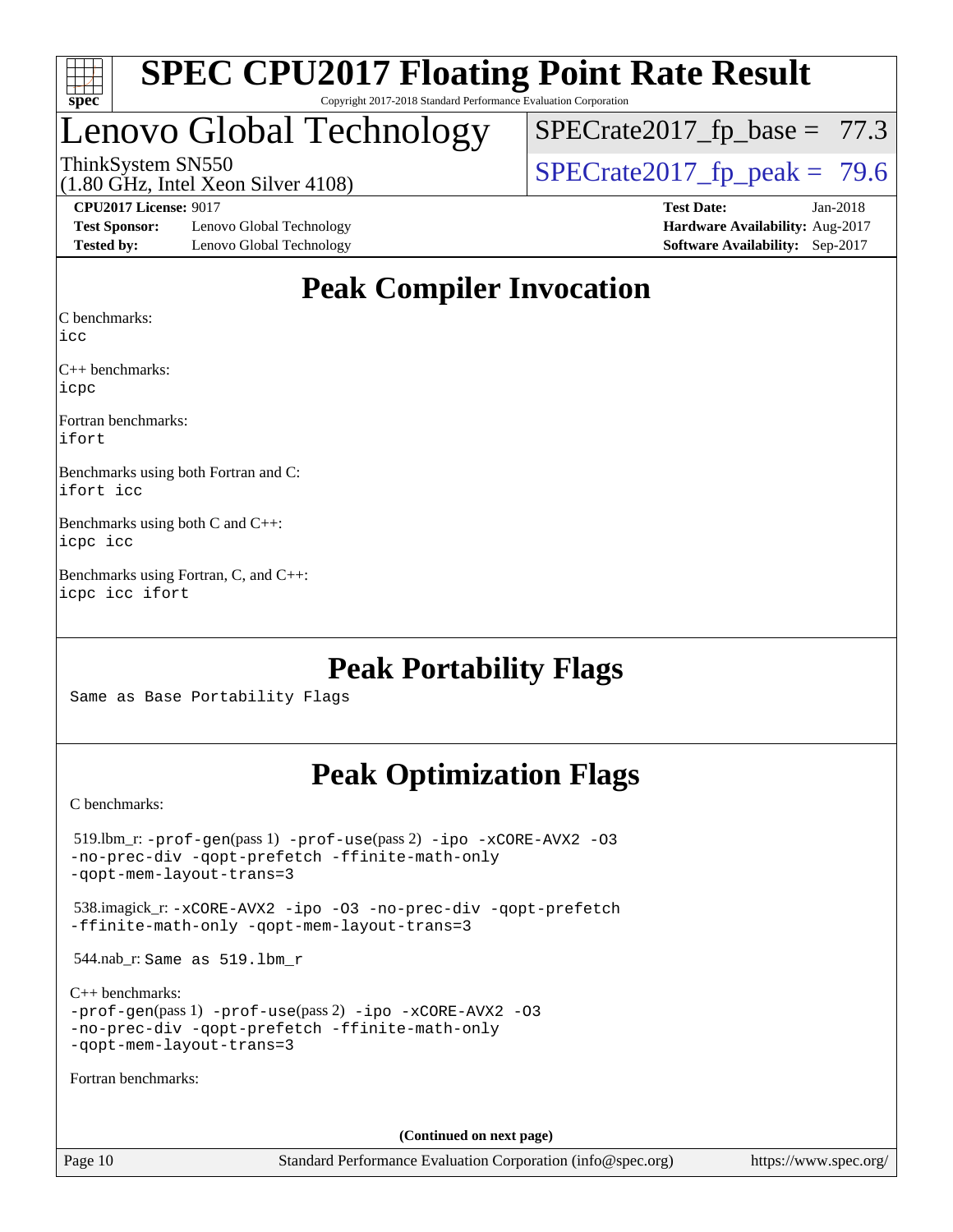

# Lenovo Global Technology

 $SPECTate2017_fp\_base = 77.3$ 

(1.80 GHz, Intel Xeon Silver 4108)

ThinkSystem SN550<br>(1.80 GHz, Intel Xeon Silver 4108)  $\begin{array}{r} | \text{SPECrate2017\_fp\_peak} = 79.6 \end{array}$ 

**[Test Sponsor:](http://www.spec.org/auto/cpu2017/Docs/result-fields.html#TestSponsor)** Lenovo Global Technology **[Hardware Availability:](http://www.spec.org/auto/cpu2017/Docs/result-fields.html#HardwareAvailability)** Aug-2017 **[Tested by:](http://www.spec.org/auto/cpu2017/Docs/result-fields.html#Testedby)** Lenovo Global Technology **[Software Availability:](http://www.spec.org/auto/cpu2017/Docs/result-fields.html#SoftwareAvailability)** Sep-2017

**[CPU2017 License:](http://www.spec.org/auto/cpu2017/Docs/result-fields.html#CPU2017License)** 9017 **[Test Date:](http://www.spec.org/auto/cpu2017/Docs/result-fields.html#TestDate)** Jan-2018

# **[Peak Optimization Flags \(Continued\)](http://www.spec.org/auto/cpu2017/Docs/result-fields.html#PeakOptimizationFlags)**

```
(info@spec.org)https://www.spec.org/
  503.bwaves_r: -xCORE-AVX2 -ipo -O3 -no-prec-div -qopt-prefetch
-ffinite-math-only -qopt-mem-layout-trans=3
-nostandard-realloc-lhs -align array32byte
  549.fotonik3d_r: Same as 503.bwaves_r
  554.roms_r: -prof-gen(pass 1) -prof-use(pass 2) -ipo -xCORE-AVX2 -O3
-no-prec-div -qopt-prefetch -ffinite-math-only
-qopt-mem-layout-trans=3 -nostandard-realloc-lhs
-align array32byte
Benchmarks using both Fortran and C: 
-prof-gen(pass 1) -prof-use(pass 2) -ipo -xCORE-AVX2 -O3
-no-prec-div -qopt-prefetch -ffinite-math-only
-qopt-mem-layout-trans=3 -nostandard-realloc-lhs -align array32byte
Benchmarks using both C and C++: 
-prof-gen(pass 1) -prof-use(pass 2) -ipo -xCORE-AVX2 -O3
-no-prec-div -qopt-prefetch -ffinite-math-only
-qopt-mem-layout-trans=3
Benchmarks using Fortran, C, and C++: 
-prof-gen(pass 1) -prof-use(pass 2) -ipo -xCORE-AVX2 -O3
-no-prec-div -qopt-prefetch -ffinite-math-only
-qopt-mem-layout-trans=3 -nostandard-realloc-lhs -align array32byte
                                 Peak Other Flags
C benchmarks: 
-m64 - std= c11C++ benchmarks: 
-m64Fortran benchmarks: 
-m64
Benchmarks using both Fortran and C: 
-m64 - std= c11Benchmarks using both C and C++: 
-m64 - std= c11(Continued on next page)
```